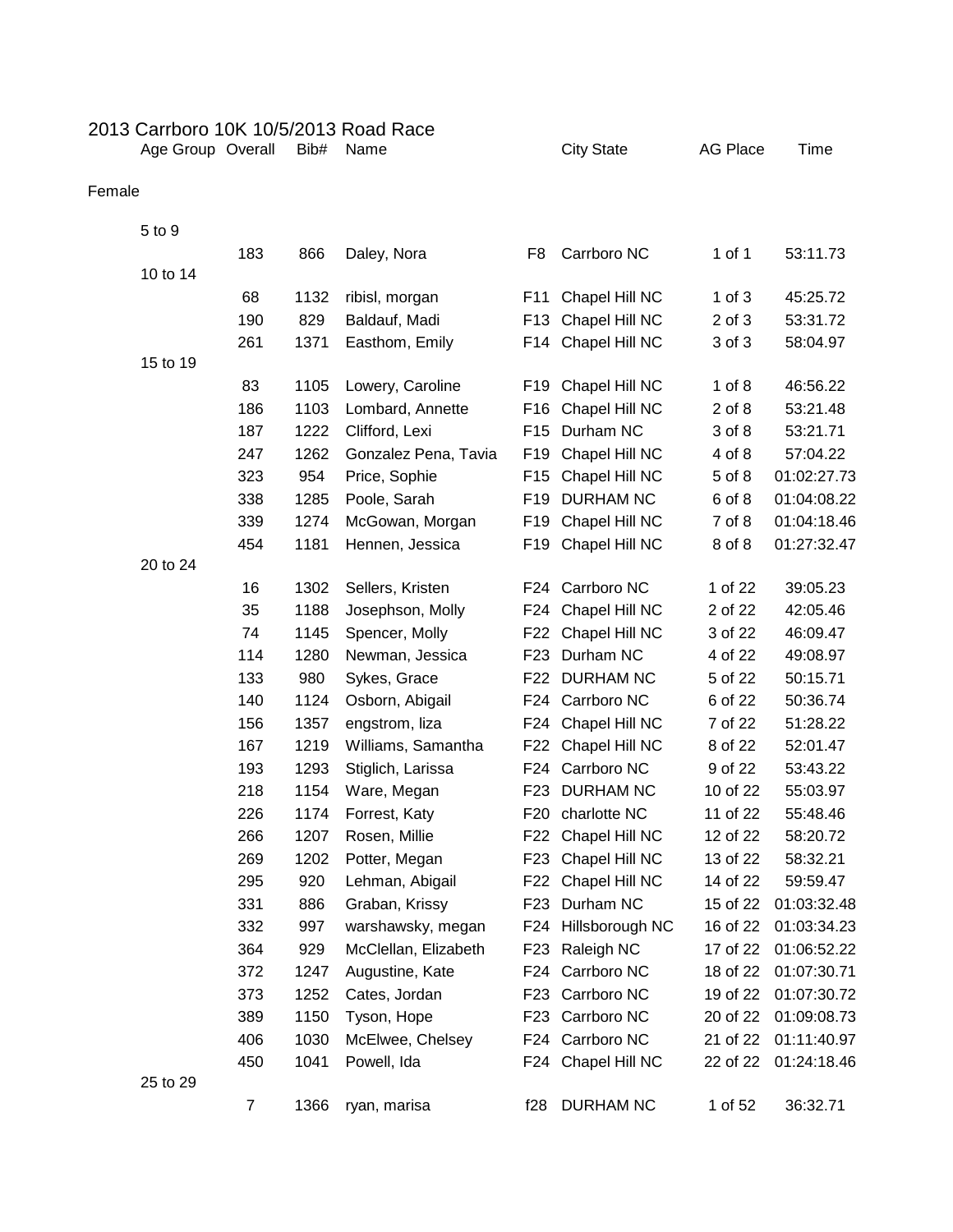| 9   | 1166 | Bretscher, Heidi    | F26             | DURHAM NC        | 2 of 52  | 37:34.21    |
|-----|------|---------------------|-----------------|------------------|----------|-------------|
| 22  | 1118 | Mosby, Hannah       | F27             | Carrboro NC      | 3 of 52  | 39:58.71    |
| 37  | 1251 | Brecher, Erica      | F <sub>27</sub> | Chapel Hill NC   | 4 of 52  | 42:18.72    |
| 40  | 1221 | Ariosa, Maude       | F <sub>25</sub> | Chapel Hill NC   | 5 of 52  | 42:52.96    |
| 41  | 1257 | Doswell, Katie      | F <sub>25</sub> | Chapel Hill NC   | 6 of 52  | 42:52.98    |
| 53  | 1070 | Carruthers, Dalton  | F27             | Carrboro NC      | 7 of 52  | 44:03.71    |
| 79  | 1195 | McKenna, Emilie     | F27             | <b>DURHAM NC</b> | 8 of 52  | 46:15.97    |
| 91  | 1097 | Kell, Bethany       | F28             | Durham NC        | 9 of 52  | 47:33.22    |
| 107 | 823  | Starr, Katie        | F <sub>29</sub> | <b>DURHAM NC</b> | 10 of 52 | 48:41.23    |
| 110 | 1264 | Kane, Ellen         | F <sub>29</sub> | Chapel Hill NC   | 11 of 52 | 48:46.96    |
| 115 | 848  | Clifford, Kirsti    | F <sub>29</sub> | Durham NC        | 12 of 52 | 49:09.97    |
| 117 | 1160 | Arellano, Maria     | F27             | <b>DURHAM NC</b> | 13 of 52 | 49:12.47    |
| 126 | 1214 | Swanoski, Jessi     | F <sub>25</sub> | Carrboro NC      | 14 of 52 | 49:48.72    |
| 135 | 1212 | Soll-Morris, Hannah | F <sub>27</sub> | Durham NC        | 15 of 52 | 50:17.98    |
| 145 | 1296 | Valley, Tess        | F <sub>25</sub> | Carrboro NC      | 16 of 52 | 50:58.23    |
| 146 | 1146 | strong, clarice     | f29             | Durham NC        | 17 of 52 | 51:00.96    |
| 158 | 1063 | Beck, Molly         | F <sub>28</sub> | <b>DURHAM NC</b> | 18 of 52 | 51:32.47    |
| 159 | 1265 | Kariisa, Ankunda    | F <sub>26</sub> | Chapel Hill NC   | 19 of 52 | 51:37.47    |
| 162 | 1321 | Shatten, Charlotte  | F <sub>25</sub> | Carrboro NC      | 20 of 52 | 51:44.97    |
| 177 | 1037 | Nieman, Stephanie   | F <sub>29</sub> | Hillsborough NC  | 21 of 52 | 52:49.99    |
| 179 | 1101 | Prasertpol, Wissuta | F27             | Carrboro NC      | 22 of 52 | 53:01.74    |
| 180 | 1224 | Goldberg, Shoshana  | F <sub>27</sub> | Carrboro NC      | 23 of 52 | 53:09.96    |
| 184 | 1210 | Schillo, Liza       | F <sub>28</sub> | <b>DURHAM NC</b> | 24 of 52 | 53:14.23    |
| 185 | 1217 | Vanden Broek, Sarah | F28             | <b>DURHAM NC</b> | 25 of 52 | 53:15.22    |
| 194 | 1079 | Flood, Christina    | F <sub>28</sub> | <b>DURHAM NC</b> | 26 of 52 | 53:45.72    |
| 197 | 987  | Trogden, Kathryn    | F <sub>25</sub> | Carrboro NC      | 27 of 52 | 54:00.72    |
| 201 | 1347 | Rodriguez, Amy      | F <sub>29</sub> | Chapel Hill NC   | 28 of 52 | 54:06.24    |
| 203 | 1093 | Hoyt, Sarah         | F27             | <b>DURHAM NC</b> | 29 of 52 | 54:12.22    |
| 208 | 1158 | Zhou, Yingqiu       | F26             | Carrboro NC      | 30 of 52 | 54:33.23    |
| 215 | 1119 | Mountjoy, Margaret  | F <sub>29</sub> | <b>DURHAM NC</b> | 31 of 52 | 54:58.21    |
| 231 | 1234 | Peacock, Allison    |                 | F28 Carrboro NC  | 32 of 52 | 56:07.22    |
| 244 | 1283 | Padykula, Karen     | F <sub>29</sub> | Durham NC        | 33 of 52 | 56:46.71    |
| 248 | 930  | McMahon, Katharine  | F <sub>26</sub> | Chapel Hill NC   | 34 of 52 | 57:19.22    |
| 250 | 1311 | roberts, leah       | F <sub>29</sub> | Raleigh NC       | 35 of 52 | 57:32.47    |
| 254 | 1355 | randall, jenny      | F <sub>25</sub> | Raleigh NC       | 36 of 52 | 57:41.97    |
| 255 | 1194 | MacLean, Elizabeth  | F27             | Chapel Hill NC   | 37 of 52 | 57:53.97    |
| 264 | 1172 | Devine, Madeline    | F <sub>26</sub> | Durham NC        | 38 of 52 | 58:17.47    |
| 270 | 1120 | Much, Kristen       | F <sub>25</sub> | Raleigh NC       | 39 of 52 | 58:39.47    |
| 276 | 1084 | Gullikson, Erin     | F <sub>28</sub> | <b>DURHAM NC</b> | 40 of 52 | 58:50.25    |
| 281 | 936  | murphy, kaitlyn     | F <sub>27</sub> | Carrboro NC      | 41 of 52 | 59:04.99    |
| 306 | 1329 | gaby, sarah         | F27             | Carrboro NC      | 42 of 52 | 01:00:39.46 |
| 324 | 1331 | Tripicchio, Gina    | F28             | Carrboro NC      | 43 of 52 | 01:02:32.72 |
| 335 | 1173 | Efimoff, Nataleeja  | F27             | Chapel Hill NC   | 44 of 52 | 01:03:52.73 |
| 346 | 1272 | Marrale, Abbie      | F <sub>25</sub> | Chapel Hill NC   | 45 of 52 | 01:04:56.73 |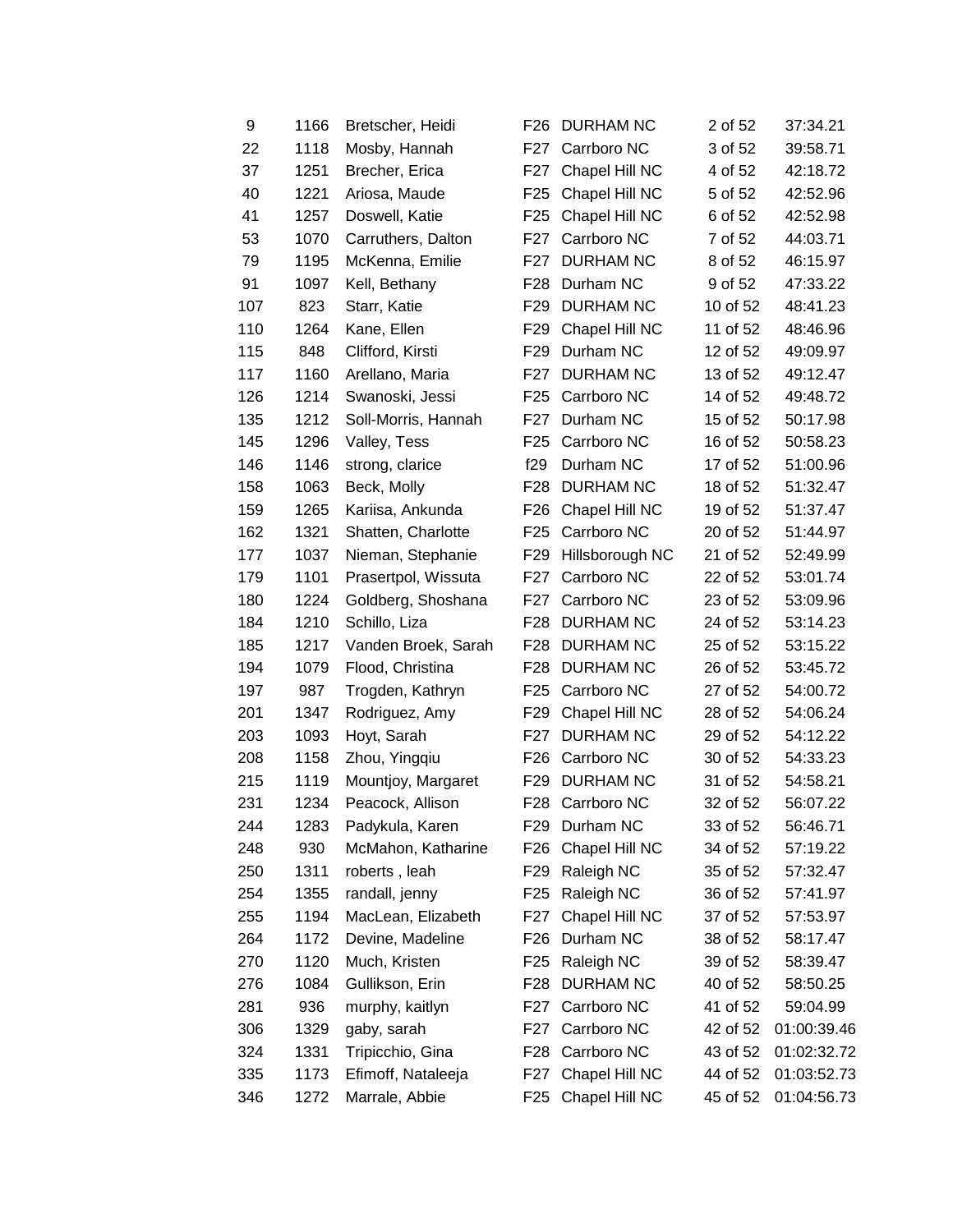| 361 | 1344 | huchestein, erika   | F <sub>25</sub> | Carrboro NC      | 46 of 52 | 01:06:18.21 |
|-----|------|---------------------|-----------------|------------------|----------|-------------|
| 363 | 1036 | Newton, Holly       | F <sub>29</sub> | Carrboro NC      | 47 of 52 | 01:06:41.22 |
| 374 | 1092 | Horvitz, Casey      | F28             | Carrboro NC      | 48 of 52 | 01:07:55.22 |
| 388 | 1082 | Grubbs, Julie       | F27             | Carrboro NC      | 49 of 52 | 01:09:06.96 |
| 390 | 1133 | Rickabaugh, Melissa | F29             | Durham NC        | 50 of 52 | 01:09:09.48 |
| 400 | 1123 | O'Boyle, Katherine  | F <sub>25</sub> | Raleigh NC       | 51 of 52 | 01:10:14.47 |
| 426 | 1022 | Herrera, Gabriela   | F <sub>29</sub> | Durham NC        | 52 of 52 | 01:14:29.96 |
|     |      |                     |                 |                  |          |             |
| 29  | 1260 | Feldbaum, Maureen   | F33             | Chapel Hill NC   | 1 of 40  | 41:19.71    |
| 42  | 862  | Cunningham, Melissa | F34             | Carrboro NC      | 2 of 40  | 42:53.73    |
| 58  | 1237 | Roberts, Sarah      | F32             | Chapel Hill NC   | 3 of 40  | 44:44.21    |
| 75  | 1282 | O'Donnell, Julie    | F30             | Chapel Hill NC   | 4 of 40  | 46:10.22    |
| 85  | 1094 | Huang, Carolyn      | F30             | Carrboro NC      | 5 of 40  | 47:13.72    |
| 92  | 1005 | Wilson, Kristin     | F33             | Chapel Hill NC   | 6 of 40  | 47:37.72    |
| 102 | 1220 | Amsbary, Jessica    | F34             | Chapel Hill NC   | 7 of 40  | 48:24.22    |
| 130 | 1052 | Vladutiu, Catherine | F33             | Hillsborough NC  | 8 of 40  | 50:06.73    |
| 174 | 1239 | Snow, Jamie         | F30             | Carrboro NC      | 9 of 40  | 52:27.71    |
| 207 | 1199 | Orr, Catherine      | F30             | Carrboro NC      | 10 of 40 | 54:28.73    |
| 240 | 870  | Dempsey, Jillian    | F30             | Chapel Hill NC   | 11 of 40 | 56:34.48    |
| 246 | 1130 | Primmer, Christine  | F30             | Chapel Hill NC   | 12 of 40 | 57:04.22    |
| 251 | 982  | Teer, Amanda        | F31             | Chapel Hill NC   | 13 of 40 | 57:33.71    |
| 259 | 1369 | Schoenherr, Sarah   | F30             | Carrboro NC      | 14 of 40 | 58:03.97    |
| 263 | 1151 | Villa-Torres, Laura | F32             | Chapel Hill NC   | 15 of 40 | 58:07.22    |
| 280 | 1284 | Peterson, Stephanie | F32             | Pittsboro NC     | 16 of 40 | 59:04.97    |
| 287 | 1180 | Gupton, Stephanie   | F34             | Chapel Hill NC   | 17 of 40 | 59:23.72    |
| 288 | 1148 | Swingler, Margaret  | F34             | Chapel Hill NC   | 18 of 40 | 59:32.97    |
| 291 | 1332 | heyden, nams        | F30             | Chapel Hill NC   | 19 of 40 | 59:47.22    |
| 311 | 1186 | Jernigan, Elizabeth | F34             | Greensboro NC    | 20 of 40 | 01:01:14.72 |
| 316 | 915  | Knechtel, Virginia  | F31             | Washington DC    | 21 of 40 | 01:01:38.22 |
| 321 | 1269 | Lund, Jennifer      | F32             | Chapel Hill NC   | 22 of 40 | 01:02:06.72 |
| 330 | 887  | Gray, Rose          | F31             | Carrboro NC      | 23 of 40 | 01:03:22.48 |
| 369 | 948  | Pontious, Emily     | F31             | Hillsborough NC  | 24 of 40 | 01:07:15.22 |
| 370 | 1213 | Stout, Shandra      | F30             | Winston-Salem NC | 25 of 40 | 01:07:24.21 |
| 371 | 1171 | Cottrell, Clara     | F34             | Carrboro NC      | 26 of 40 | 01:07:24.23 |
| 382 | 1187 | Johnson, Jessica    | F30             | Mebane NC        | 27 of 40 | 01:08:37.48 |
| 386 | 1225 | Griffin, Amy        | F30             | <b>DURHAM NC</b> | 28 of 40 | 01:09:00.47 |
| 396 | 1338 | Smith, Kristen      | F34             | Chapel Hill NC   | 29 of 40 | 01:09:37.22 |
| 398 | 955  | Puttkammer, Katie   | F30             | Durham NC        | 30 of 40 | 01:10:09.73 |
| 402 | 991  | Vetter, Nicole      | F34             | Chapel Hill NC   | 31 of 40 | 01:10:36.97 |
| 403 | 1007 | Zellner, Alissa     | F31             | Raleigh NC       | 32 of 40 | 01:10:48.73 |
| 404 | 1108 | Lyons, Jessica      | F31             | Carrboro NC      | 33 of 40 | 01:11:28.22 |
| 417 | 1032 | McGovern, Erin      | F31             | Chapel Hill NC   | 34 of 40 | 01:13:15.98 |
| 448 | 1141 | Saunier, Katherine  | F32             | Portland ME      | 35 of 40 | 01:22:29.24 |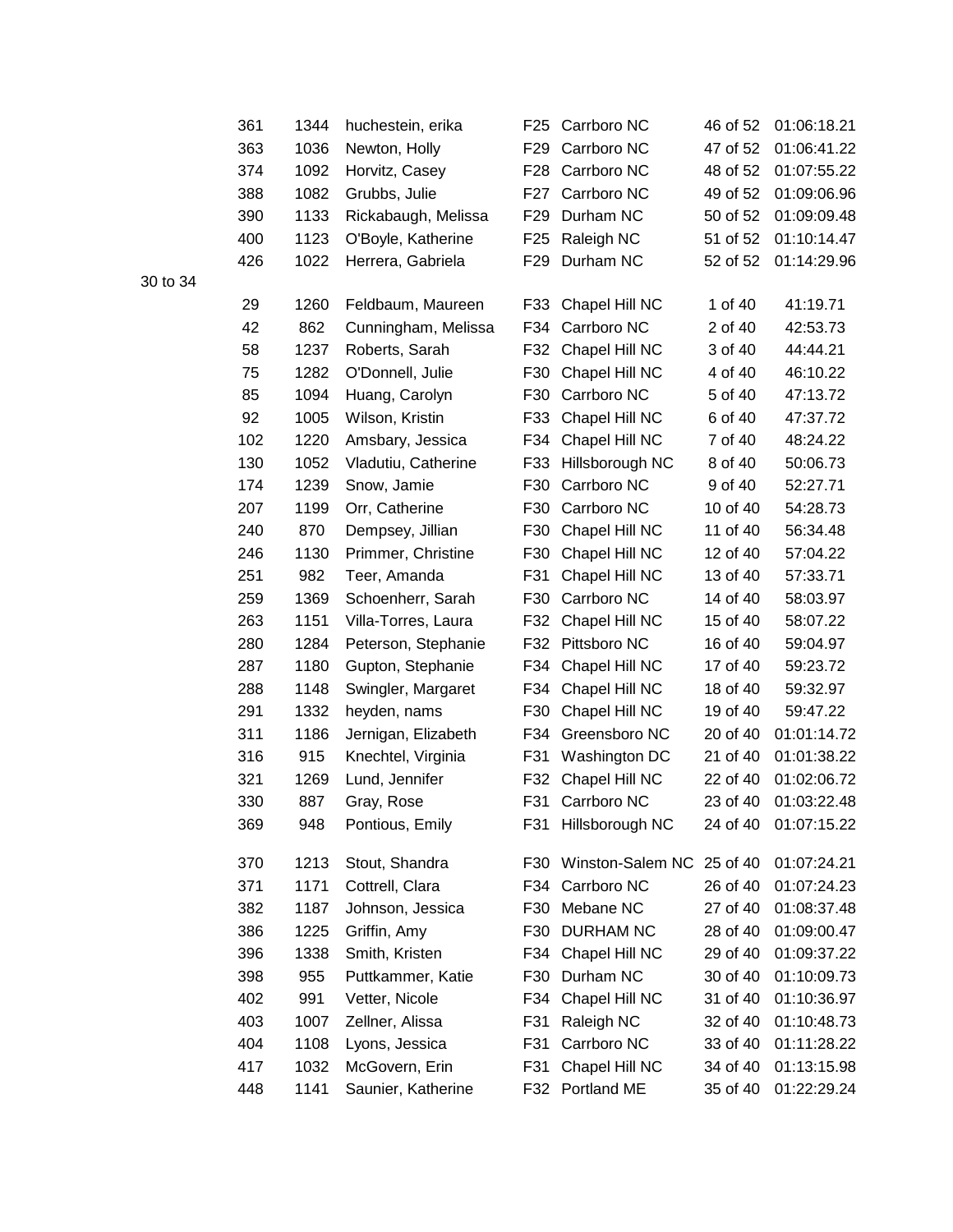|       | 460 | 1201 | Pearson, Amy        | F34 | Chapel Hill NC     | 36 of 40 | 01:28:15.54 |
|-------|-----|------|---------------------|-----|--------------------|----------|-------------|
|       | 461 | 1325 | Jaromin, Christina  | F34 | Chapel Hill NC     | 37 of 40 | 01:28:54.71 |
|       | 464 | 1273 | McGee, Sarah        | F34 | Snow Camp NC       | 38 of 40 | 01:42:24.22 |
|       | 465 | 1324 | DeGroot, Nicolette  | F33 | Chapel Hill NC     | 39 of 40 | 01:42:25.72 |
|       | 466 | 1292 | selinger, rachel    |     | F32 Chapel Hill NC | 40 of 40 | 01:42:25.80 |
| to 39 |     |      |                     |     |                    |          |             |
|       | 10  | 1241 | Woods, Jennifer     | F37 | Chapel Hill NC     | 1 of 24  | 38:25.97    |
|       | 27  | 1298 | bazemore, meredith  | F38 | Chapel Hill NC     | 2 of 24  | 40:52.00    |
|       | 73  | 1157 | Wezyk, Mary         | F39 | Chapel Hill NC     | 3 of 24  | 46:04.72    |
|       | 113 | 1109 | Mangum, Heidi       | F36 | Durham NC          | 4 of 24  | 49:05.72    |
|       | 122 | 1255 | cook, heidi         | f36 | Chapel Hill NC     | 5 of 24  | 49:35.99    |
|       | 124 | 1192 | Lopez, Destiny      | F38 | Carrboro NC        | 6 of 24  | 49:43.47    |
|       | 134 | 1161 | Armstrong, Danielle | F35 | Richmond VA        | 7 of 24  | 50:17.23    |
|       | 188 | 1111 | marion, sherisse    | f35 | Chapel Hill NC     | 8 of 24  | 53:26.47    |
|       | 235 | 1062 | Beck, Bridget       | F38 | Chapel Hill NC     | 9 of 24  | 56:20.97    |
|       | 274 | 900  | henderson, heather  | f37 | Chapel Hill NC     | 10 of 24 | 58:46.97    |
|       | 286 | 917  | lacy, candace       | F38 | <b>DURHAM NC</b>   | 11 of 24 | 59:19.21    |
|       | 299 | 964  | Sawyer, Stephanie   | F39 | charlotte NC       | 12 of 24 | 01:00:08.49 |
|       | 302 | 1066 | Brizzotti, Tatiana  | F38 | Morrisville NC     | 13 of 24 | 01:00:14.47 |
|       | 308 | 1328 | bennett, lisa       | F35 | Carrboro NC        | 14 of 24 | 01:00:53.96 |
|       | 317 | 981  | TAYLOR, LISA        | F38 | Efland NC          | 15 of 24 | 01:01:40.48 |
|       | 356 | 1076 | Dowdall, Michelle   | F38 | Chapel Hill NC     | 16 of 24 | 01:05:56.47 |
|       | 378 | 1095 | Hudson, Tara        | F35 | <b>GRAHAM NC</b>   | 17 of 24 | 01:08:15.99 |
|       | 381 | 941  | Nolan, Kathleen     | F39 | Carrboro NC        | 18 of 24 | 01:08:35.22 |
|       | 387 | 962  | Rummage, Sheri      | F36 | Raleigh NC         | 19 of 24 | 01:09:04.22 |
|       | 420 | 893  | Guttman, Dawn       | F38 | Mebane NC          | 20 of 24 | 01:13:49.47 |
|       | 427 | 1024 | Jonas, Maya         | F38 | Durham NC          | 21 of 24 | 01:14:42.97 |
|       | 437 | 977  | Strobel, Jennifer   | F39 | Durham NC          | 22 of 24 | 01:18:43.47 |
|       | 444 | 874  | Drake, Jennifer     | F36 | Chapel Hill NC     | 23 of 24 | 01:20:00.24 |
|       | 446 | 1054 | Wilde, Natalie      | F35 | Chapel Hill NC     | 24 of 24 | 01:22:19.00 |
|       | 459 | 1014 | Caravella, Tania    | F39 | Durham NC          | 25 of 25 | 01:27:42.06 |
| to 44 |     |      |                     |     |                    |          |             |
|       | 15  | 1209 | Rowe, Carol         | F41 | DURHAM NC          | 1 of 40  | 38:56.22    |
|       | 70  | 1179 | Goldstein, Jennifer | F42 | Carrboro NC        | 2 of 40  | 45:45.47    |
|       | 77  | 1326 | wolf, sara          | F44 | Chapel Hill NC     | 3 of 40  | 46:13.22    |
|       | 93  | 1305 | vandersea, karen    | F41 | Chapel Hill NC     | 4 of 40  | 47:37.96    |
|       | 95  | 1226 | hamberlin, margie   | F42 | Chapel Hill NC     | 5 of 40  | 47:47.22    |
|       | 103 | 919  | Lee, Jessica        | F43 | Chapel Hill NC     | 6 of 40  | 48:25.47    |
|       | 129 | 1256 | Cooper, Heather     | F40 | Chapel Hill NC     | 7 of 40  | 49:55.98    |
|       | 148 | 1360 | Clossick, Tina      | F42 | Chapel Hill NC     | 8 of 40  | 51:07.22    |
|       | 150 | 969  | Shubert, Tiffany    | F43 | Chapel Hill NC     | 9 of 40  | 51:14.47    |
|       | 165 | 831  | Berrien, Kate       | F44 | Hillsborough NC    | 10 of 40 | 51:52.98    |
|       | 192 | 1049 | Sykes, Megan        | F44 | Chapel Hill NC     | 11 of 40 | 53:37.98    |
|       | 204 | 1155 | wares, amy          | f40 | Carrboro NC        | 12 of 40 | 54:12.99    |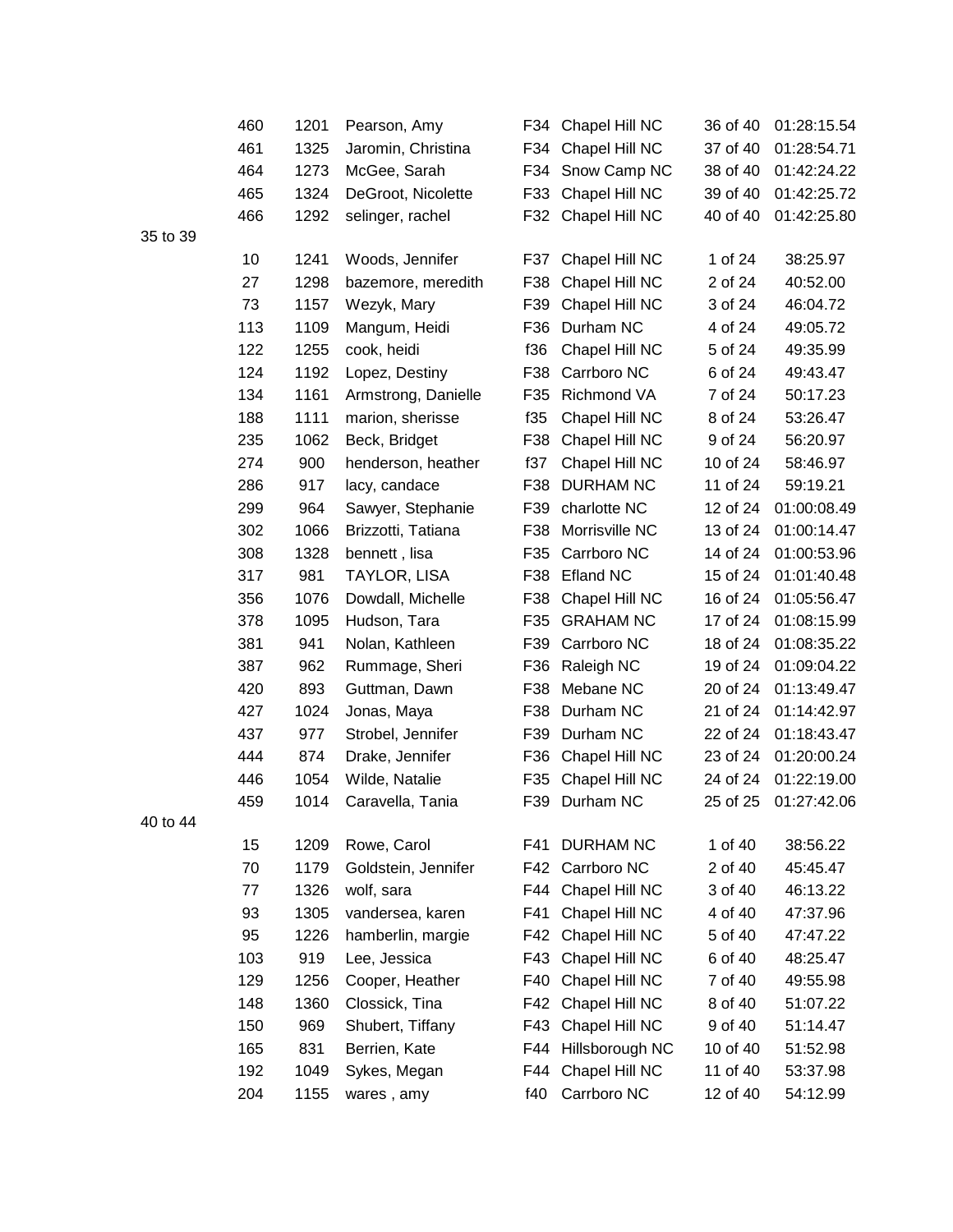| 210 | 1362 | VanderLoop, Maria                           | F40 | Snow Camp NC       | 13 of 40 | 54:42.98    |
|-----|------|---------------------------------------------|-----|--------------------|----------|-------------|
| 236 | 1071 | Chambless, Amy                              | F43 | Carrboro NC        | 14 of 40 | 56:20.98    |
| 238 | 1242 | Taub, Mary                                  | F43 | Chapel Hill NC     | 15 of 40 | 56:29.22    |
| 245 | 878  | Eldred, Tracy                               | F43 | Carrboro NC        | 16 of 40 | 56:55.71    |
| 278 | 1205 | Rogers, Kimberly                            | F42 | Carrboro NC        | 17 of 40 | 58:59.47    |
| 283 | 1038 | Ozoguz, Arzu                                | F43 | Chapel Hill NC     | 18 of 40 | 59:14.72    |
| 289 | 841  | Campbell, JJ                                | F43 | Durham NC          | 19 of 40 | 59:42.96    |
| 312 | 1258 | Emmons, Lisa                                | F42 | Chapel Hill NC     | 20 of 40 | 01:01:19.22 |
| 313 | 1089 | Herman, Lauren                              | F44 | Hillsborough NC    | 21 of 40 | 01:01:21.72 |
| 328 | 904  | house, tara                                 | f43 | Carrboro NC        | 22 of 40 | 01:03:13.75 |
| 345 | 1295 | Treffer, Michelle                           | F41 | Carrboro NC        | 23 of 40 | 01:04:56.49 |
| 347 | 1035 | Nelson, Chantel                             | F44 | Chapel Hill NC     | 24 of 40 | 01:05:01.73 |
| 351 | 894  | Hackney, Loretta                            |     | F44 Chapel Hill NC | 25 of 40 | 01:05:34.97 |
| 352 | 1167 | Cardona, Danielle                           | F42 | Chapel Hill NC     | 26 of 40 | 01:05:35.25 |
| 366 | 1169 | Chau, Anky                                  | F41 | Pittsboro NC       | 27 of 40 | 01:06:56.72 |
| 367 | 1211 | Slaven, Cassandra                           | F44 | <b>RALEIGH NC</b>  | 28 of 40 | 01:07:02.47 |
| 368 | 895  | Hanson-Baldauf, Dana                        | F44 | Chapel Hill NC     | 29 of 40 | 01:07:06.71 |
| 375 | 1286 | Ray, Kim                                    | F43 | Carrboro NC        | 30 of 40 | 01:07:59.97 |
| 379 | 1040 | Pollock, Kelly                              | F42 | Chapel Hill NC     | 31 of 40 | 01:08:17.22 |
| 393 | 1015 | Fenhagen, caitlin                           |     | F44 Chapel Hill NC | 32 of 40 | 01:09:20.97 |
| 394 | 1048 | Stegman, Karen                              | F44 | Chapel Hill NC     | 33 of 40 | 01:09:21.96 |
| 410 | 1121 | Niedel, Jen                                 | F43 | Durham NC          | 34 of 40 | 01:12:34.46 |
| 434 | 1011 | Brown, Amy                                  | F41 | Chapel Hill NC     | 35 of 40 | 01:17:44.21 |
| 435 | 972  | Smith Cormican, Melissa F40                 |     | Knightdale NC      | 36 of 40 | 01:17:53.46 |
| 447 | 1073 | Costello, Jennifer                          | F41 | Chapel Hill NC     | 37 of 40 | 01:22:19.23 |
| 451 | 983  | Terrill, Kimber                             | F42 | Clayton NC         | 38 of 40 | 01:25:07.72 |
| 452 | 1000 | Wertley-Rotenberry, Juli F42 Chapel Hill NC |     |                    | 39 of 40 | 01:26:14.96 |
| 458 | 935  | Morovati, Meredith                          |     | F44 Carrboro NC    | 40 of 40 | 01:27:41.72 |
| 30  | 1316 | morgen, leslie                              | F48 | Chapel Hill NC     | 1 of 32  | 41:25.73    |
| 94  | 1307 | Charney, Amy                                | F45 | Chapel Hill NC     | 2 of 32  | 47:44.98    |
| 111 | 923  | Lewis, Sundae                               |     | F46 Cary NC        | 3 of 32  | 48:47.71    |
| 137 | 1306 | Saussy, Casey                               | F49 | Chapel Hill NC     | 4 of 32  | 50:27.73    |
| 139 | 867  | Davis, Sonia                                | F47 | Chapel Hill NC     | 5 of 32  | 50:36.48    |
| 164 | 1216 | Van Sant, Laura                             | F47 | Chapel Hill NC     | 6 of 32  | 51:51.47    |
| 191 | 1218 | Webster, Cindy                              | F49 | Chapel Hill NC     | 7 of 32  | 53:32.49    |
| 232 | 832  | Boggess, Kim                                | F48 | Chapel Hill NC     | 8 of 32  | 56:13.47    |
| 233 | 1330 | gibson, jackie                              | f49 | Chapel Hill NC     | 9 of 32  | 56:13.98    |
| 234 | 1232 | Mouw, Sheri                                 |     | F45 Chapel Hill NC | 10 of 32 | 56:14.22    |
| 252 | 1086 | Hede, Karyn                                 | F49 | Chapel Hill NC     | 11 of 32 | 57:33.98    |
| 271 | 1182 | Himmel, Theresa                             | F45 | Chapel Hill NC     | 12 of 32 | 58:40.22    |
| 301 | 998  | watterson, carolyn                          | f46 | Pittsboro NC       | 13 of 32 | 01:00:13.23 |
| 310 | 1039 | Pizzagalli, Mia                             | F46 | Chapel Hill NC     | 14 of 32 | 01:01:08.49 |
| 314 | 1044 | Rossi, Kim                                  | F49 | Chapel Hill NC     | 15 of 32 | 01:01:36.22 |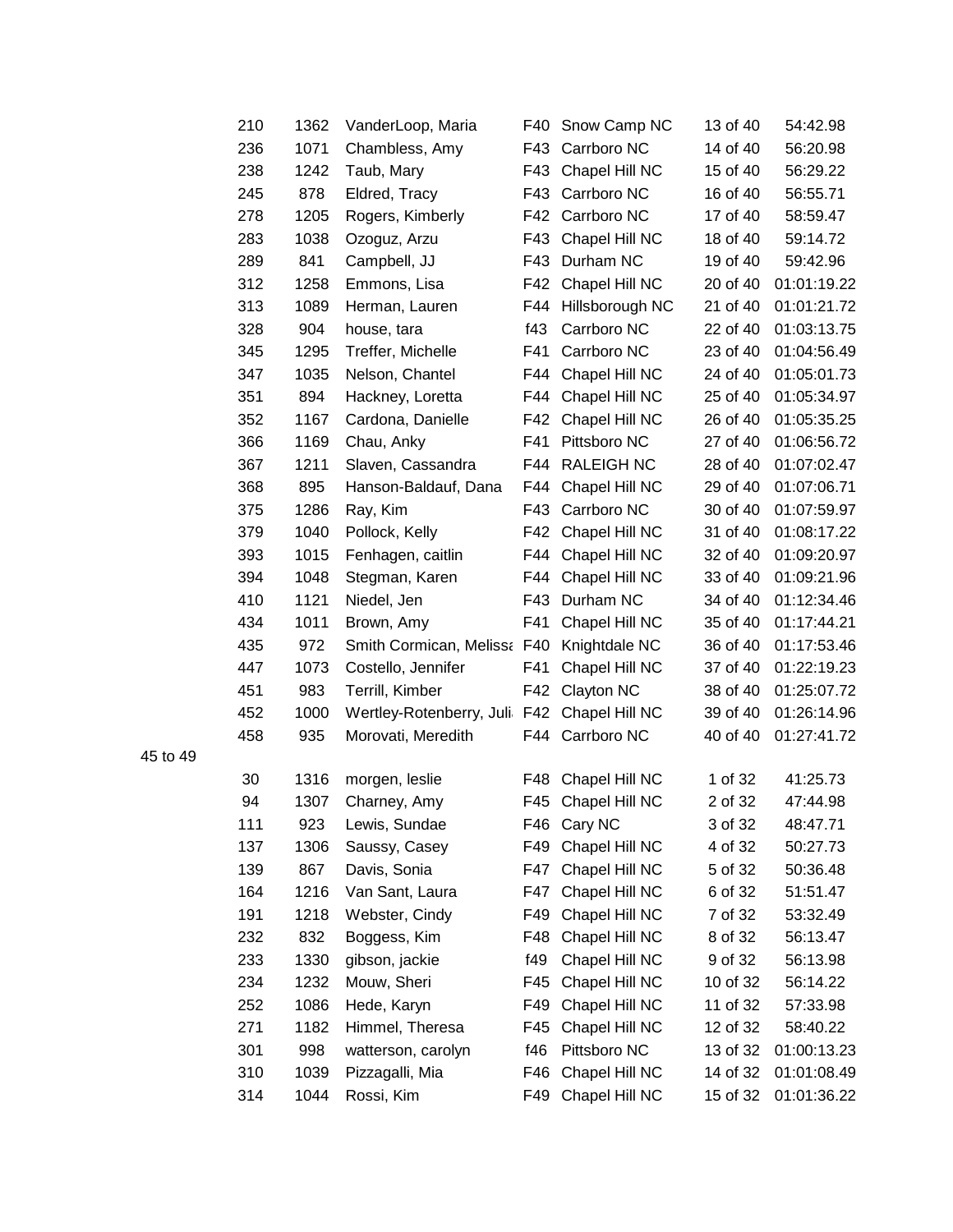| 315 | 843  | Carpenter, Kimberly                        |                 | F48 Chapel Hill NC | 16 of 32 | 01:01:36.47 |
|-----|------|--------------------------------------------|-----------------|--------------------|----------|-------------|
| 325 | 986  | Towe, Elizabeth                            | F47             | Carrboro NC        | 17 of 32 | 01:02:46.71 |
| 334 | 1050 | Tobias, Christine                          | F46             | Chapel Hill NC     | 18 of 32 | 01:03:47.46 |
| 353 | 953  | Price, Kim                                 | F46             | Chapel Hill NC     | 19 of 32 | 01:05:38.98 |
| 395 | 854  | Copeland, Valerie                          | F45             | Chapel Hill NC     | 20 of 32 | 01:09:30.21 |
| 399 | 1190 | leyden, melanie                            | f47             | Durham NC          | 21 of 32 | 01:10:13.25 |
| 409 | 839  | bunce, julie                               | f49             | Chapel Hill NC     | 22 of 32 | 01:12:04.96 |
| 412 | 1029 | McCormick, Deborah                         | F46             | Chapel Hill NC     | 23 of 32 | 01:12:42.71 |
| 413 | 1061 | Barr, Mugsie                               | F46             | Sierra Madre CA    | 24 of 32 | 01:13:08.47 |
| 414 | 994  | Wahlstrom, Torey                           |                 | F45 Chapel Hill NC | 25 of 32 | 01:13:08.72 |
| 424 | 1088 | Henriquez, Sandy                           | F46             | Chapel Hill NC     | 26 of 32 | 01:14:02.71 |
| 430 | 903  | Hoppin, Jane                               | F49             | Chapel Hill NC     | 27 of 32 | 01:15:54.47 |
| 440 | 1033 | McLaughlin, Mimi                           |                 | F46 Chapel Hill NC | 28 of 32 | 01:19:29.22 |
| 442 | 1196 | Metheny, Vikki                             | F46             | <b>DURHAM NC</b>   | 29 of 32 | 01:19:45.47 |
| 453 | 1021 | hennen, jill                               |                 | F48 Chapel Hill NC | 30 of 32 | 01:27:31.73 |
| 455 | 1009 | Apperson, Karen                            | F49             | Chapel Hill NC     | 31 of 32 | 01:27:32.55 |
| 456 | 1045 | shachtman, susie                           |                 | F48 Pittsboro NC   | 32 of 32 | 01:27:32.56 |
|     |      |                                            |                 |                    |          |             |
| 152 | 845  | Chesser, Susan                             | F50             | Durham NC          | 1 of 22  | 51:19.23    |
| 161 | 1002 | Wilkinson, Kari                            |                 | F52 Mebane NC      | 2 of 22  | 51:42.47    |
| 241 | 1270 | Mandeville-Long, Anne M F54 Chapel Hill NC |                 |                    | 3 of 22  | 56:37.22    |
| 256 | 1162 | Armstrong, Jen                             | F52             | Chapel Hill NC     | 4 of 22  | 57:55.47    |
| 258 | 860  | Crummett, Bobbi                            |                 | F52 Chapel Hill NC | 5 of 22  | 57:59.96    |
| 272 | 1020 | Haskins, Teri                              | F <sub>52</sub> | Chapel Hill NC     | 6 of 22  | 58:40.72    |
| 300 | 956  | Richardson, Julie                          |                 | F50 Chapel Hill NC | 7 of 22  | 01:00:09.74 |
| 303 | 918  | Lawrence, Susan                            | F52             | Chapel Hill NC     | 8 of 22  | 01:00:16.47 |
| 304 | 942  | O'Loughlin, Kathleen                       | F53             | Chapel Hill NC     | 9 of 22  | 01:00:34.73 |
| 326 | 1189 | Kimbell, Julie                             |                 | F53 Chapel Hill NC | 10 of 22 | 01:02:49.71 |
| 327 | 1308 | Powell, Amy                                | F <sub>51</sub> | Chapel Hill NC     | 11 of 22 | 01:03:08.97 |
| 329 | 884  | Gilbert, Susie                             |                 | F51 DURHAM NC      | 12 of 22 | 01:03:15.47 |
| 343 | 1244 | Lane, Carolyn                              |                 | F53 Durham NC      | 13 of 22 | 01:04:39.72 |
| 376 | 840  | Burns, Kimberlie                           | F52             | Durham NC          | 14 of 22 | 01:08:02.21 |
| 385 | 1090 | Hopen, Jody                                | F51             | Westfield NJ       | 15 of 22 | 01:08:41.72 |
| 397 | 938  | Murray, Sharon                             | f50             | Chapel Hill NC     | 16 of 22 | 01:09:55.72 |
| 415 | 1057 | Baer, Coco                                 | F51             | Sierra Madre CA    | 17 of 22 | 01:13:08.97 |
| 416 | 1072 | Correa, Rockin                             | F50             | Sierra Madre CA    | 18 of 22 | 01:13:09.25 |
| 419 | 1075 | Docherty, Sharron                          | F <sub>51</sub> | Hillsborough NC    | 19 of 22 | 01:13:46.47 |
| 457 | 1031 | McGough, Becket                            | F50             | Pittsboro NC       | 20 of 22 | 01:27:32.97 |
| 462 | 1149 | Tsin, Judith                               | F53             | Chapel Hill NC     | 21 of 22 | 01:39:00.22 |
| 467 | 1279 | nelson, joan                               |                 | F52 Durham NC      | 22 of 22 | 01:44:56.71 |
|     |      |                                            |                 |                    |          |             |
| 173 | 1261 | Gardner, Joanne                            |                 | F58 Chapel Hill NC | 1 of $6$ | 52:25.23    |
| 182 | 924  | Li, Vivian                                 |                 | F56 Durham NC      | 2 of 6   | 53:11.49    |
|     |      |                                            |                 |                    |          |             |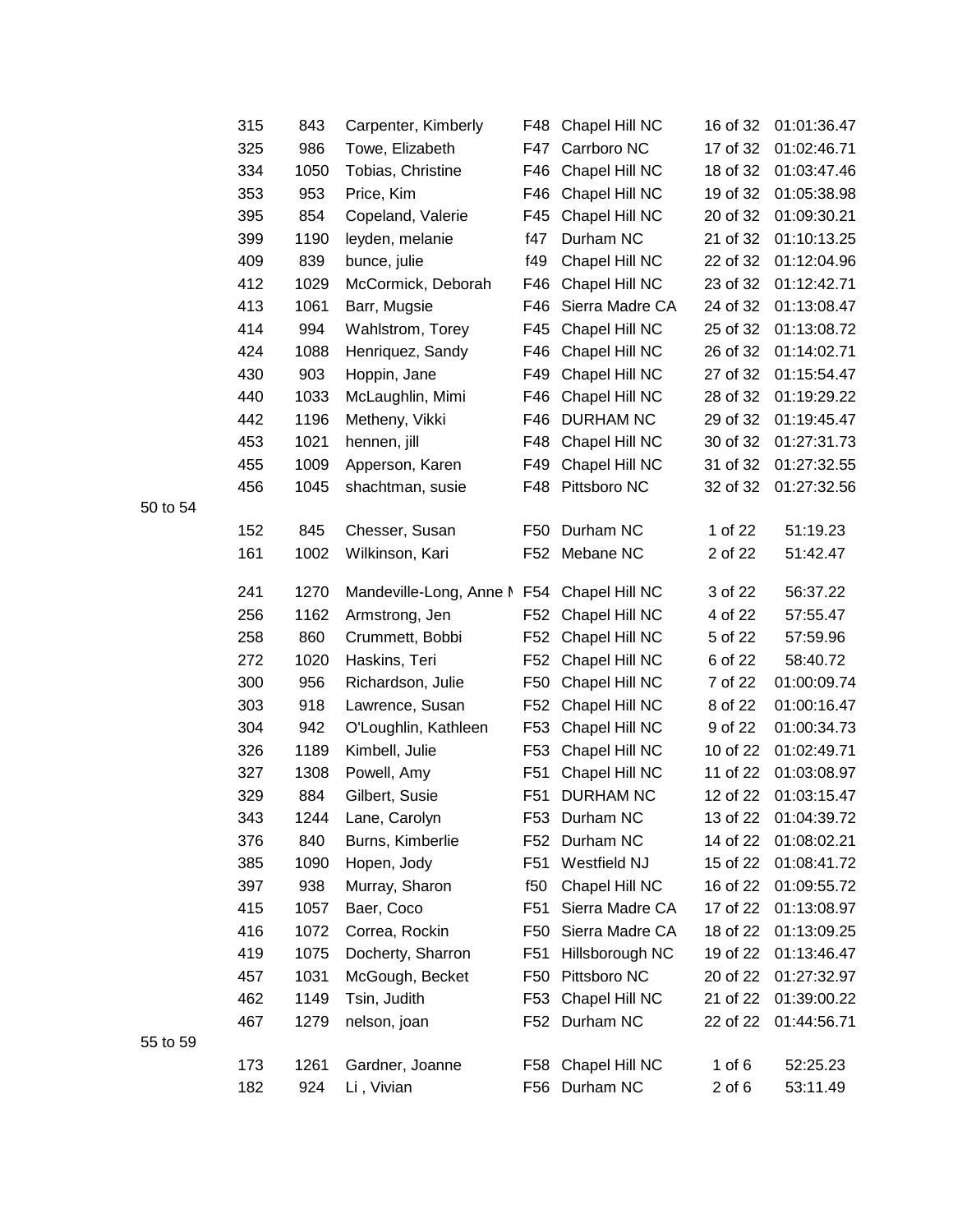|      |          | 336            | 1350           | Wasiolek, Sue       | f58 | <b>DURHAM NC</b>     | 3 of 6     | 01:04:06.47 |
|------|----------|----------------|----------------|---------------------|-----|----------------------|------------|-------------|
|      |          | 362            | 888            | Greene, Deb         | F56 | Chapel Hill NC       | 4 of 6     | 01:06:29.98 |
|      |          | 436            | 1191           | Lieberum, Susan     |     | F59 Pittsboro NC     | 5 of 6     | 01:18:37.49 |
|      |          | 438            | 868            | Dawson, Kim         |     | F55 Carrboro NC      | 6 of 6     | 01:19:28.46 |
|      | 60 to 64 |                |                |                     |     |                      |            |             |
|      |          | 142            | $\overline{7}$ | Hollmann, Lena      |     | F62 Cary NC          | 1 of 12    | 50:44.97    |
|      |          | 222            | 1114           | McNeilly, Kevin     | F61 | Carrboro NC          | 2 of 12    | 55:34.48    |
|      |          | 284            | 1349           | holder, kaye        | f64 | Raleigh NC           | 3 of 12    | 59:14.74    |
|      |          | 297            | 914            | Knechtel, Diana     | F61 | Chapel Hill NC       | 4 of 12    | 01:00:05.73 |
|      |          | 350            | $\overline{2}$ | Boone, Joan         | F60 | Efland NC            | 5 of 12    | 01:05:26.22 |
|      |          | 401            | 1047           | Smith, Maryann      |     | F63 Pittsboro NC     | 6 of 12    | 01:10:21.96 |
|      |          | 408            | 1001           | west, tracey        | F60 | Chapel Hill NC       | 7 of 12    | 01:12:04.72 |
|      |          | 418            | 1152           | Walton, Carol       | F61 | <b>DURHAM NC</b>     | 8 of 12    | 01:13:19.22 |
|      |          | 421            | 892            | Guttman, Barbara    | F60 | Mebane NC            | 9 of 12    | 01:13:50.21 |
|      |          | 431            | 1058           | BAKER, LYNDA        | F62 | Chapel Hill NC       | 10 of 12   | 01:15:57.22 |
|      |          | 463            | 1245           | Rose, Cindy         |     | F62 Chapel Hill NC   | 11 of 12   | 01:39:00.73 |
|      |          | 468            | 1016           | Frey, Patricia      |     | F62 Carrboro NC      | 12 of 12   | 01:44:56.98 |
|      | 00 IN 02 | 357            | 864            | Cupitt, Julia       |     | F65 DURHAM NC        | $1$ of $3$ | 01:06:08.23 |
|      |          | 422            | 899            | Haywood, Marion     |     | F66 Chapel Hill NC   | $2$ of $3$ | 01:13:50.72 |
|      |          | 441            | 966            | Schuster, Betty     |     | F65 Youngsville NC   | 3 of 3     | 01:19:29.23 |
|      | 70 to 74 |                |                |                     |     |                      |            |             |
|      |          | 428            | 1136           | Roggenbuck, Sharon  |     | F74 Hillsborough NC  | 1 of $2$   | 01:15:02.97 |
|      |          | 433            | 1336           | McKown, Mary        |     | F72 Chapel Hill NC   | 2 of 2     | 01:16:34.22 |
| Male |          |                |                |                     |     |                      |            |             |
|      |          |                |                |                     |     |                      |            |             |
|      | 5 to 9   |                |                |                     |     |                      |            |             |
|      |          | 56             | 865            | Daley, Lucas        | M9  | Carrboro NC          | 1 of 1     | 44:23.49    |
|      | 10 to 14 |                |                |                     |     |                      |            |             |
|      |          | 57             | 896            | harris, andrew      |     | m13 DURHAM NC        | $1$ of $5$ | 44:40.48    |
|      |          | 64             | 1206           | Rogers, Owen        |     | M12 Carrboro NC      | 2 of 5     | 44:59.96    |
|      |          | 112            | 952            | Price, Daniel       |     | M10 Chapel Hill NC   | 3 of 5     | 49:03.71    |
|      |          | 127            | 1178           | Goldstein, Duncan   |     | M10 Carrboro NC      | 4 of 5     | 49:54.49    |
|      |          | 443            | 873            | Drake, Christopher  |     | M13 Chapel Hill NC   | 5 of 5     | 01:19:58.73 |
|      | 20 to 24 |                |                |                     |     |                      |            |             |
|      |          | $\overline{c}$ | 1300           | Torphy, Bobby       |     | M24 Chapel Hill NC   | 1 of 11    | 32:31.98    |
|      |          | 8              | 1069           | Capps, Chris        |     | M22 Willow Spring NC | 2 of 11    | 36:37.24    |
|      |          | 32             | 1353           | thomas, shaun       |     | M22 Chapel Hill NC   | 3 of 11    | 41:40.96    |
|      |          | 125            | 1318           | inman, matt         | M21 | <b>Lillington NC</b> | 4 of 11    | 49:47.48    |
|      |          | 141            | 1176           | Ghio, Michael       |     | M22 Chapel Hill NC   | 5 of 11    | 50:42.97    |
|      |          | 195            | 1319           | inman, neal         |     | M23 Lillington NC    | 6 of 11    | 53:52.23    |
|      |          | 213            | 1140           | Saunders, Jamie     |     | M22 Carrboro NC      | 7 of 11    | 54:54.46    |
|      |          | 217            | 1354           | massengale, matthew |     | M23 Carrboro NC      | 8 of 11    | 54:59.21    |
|      |          | 220            | 1183           | Hipschman, William  |     | M23 Morrisville NC   | 9 of 11    | 55:30.97    |
|      |          | 262            | 1028           | Lieth, Kai          |     | M21 Chapel Hill NC   | 10 of 11   | 58:06.71    |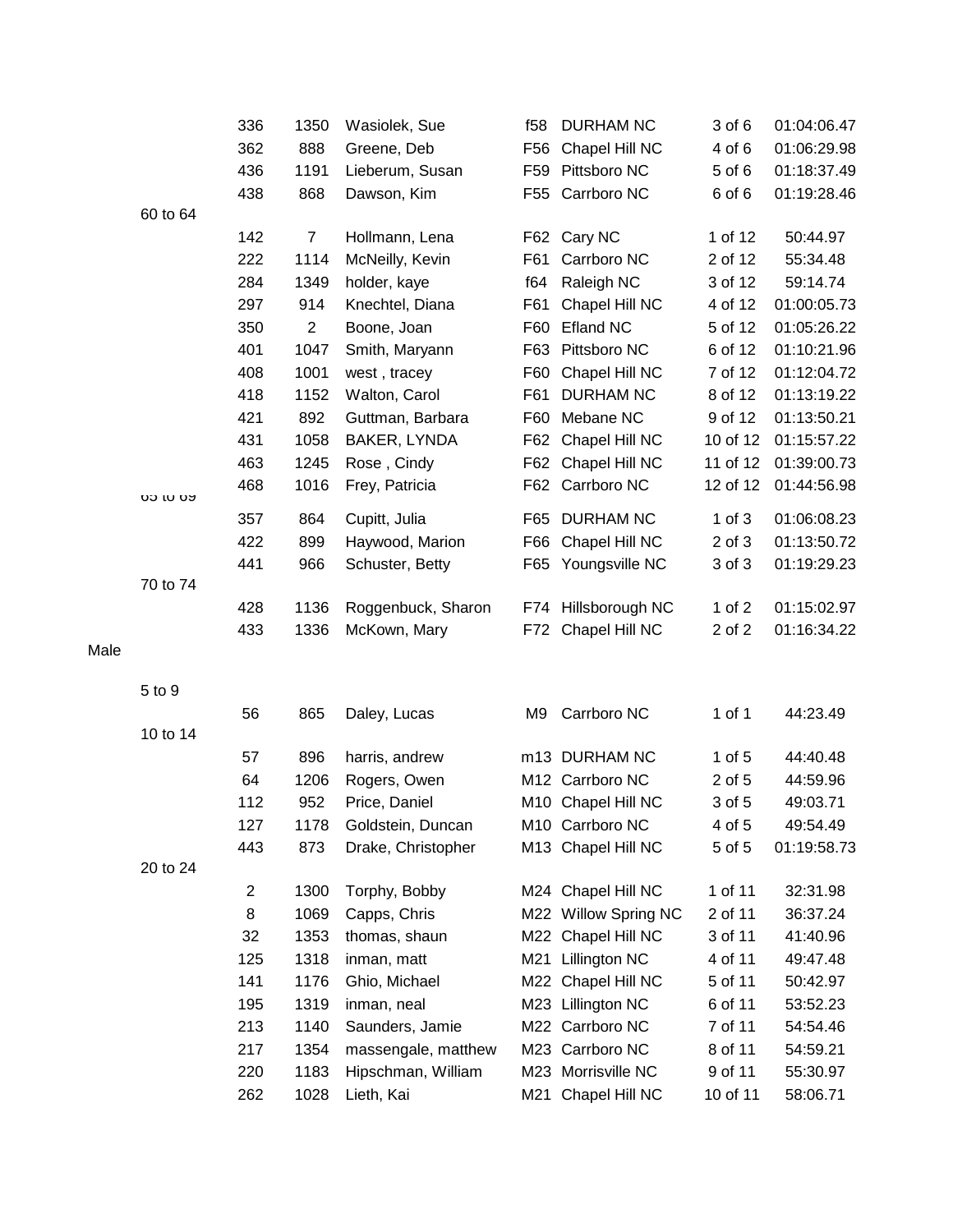|          | 391 | 1081 | Gensler, Luke      |     | M24 Carrboro NC     | 11 of 11 | 01:09:10.72 |
|----------|-----|------|--------------------|-----|---------------------|----------|-------------|
| 25 to 29 |     |      |                    |     |                     |          |             |
|          | 1   | 1301 | Baker, Brock       |     | M26 Chapel Hill NC  | 1 of 22  | 32:21.46    |
|          | 5   | 1235 | Petrocci, Matt     |     | M29 DURHAM NC       | 2 of 22  | 35:25.23    |
|          | 11  | 1096 | Johnson, Jacob     | M29 | <b>DURHAM NC</b>    | 3 of 22  | 38:31.46    |
|          | 17  | 1197 | Morilla, Tim       |     | M29 DURHAM NC       | 4 of 22  | 39:13.46    |
|          | 19  | 1290 | Schulte, Daniel    |     | M25 DURHAM NC       | 5 of 22  | 39:28.22    |
|          | 20  | 1359 | Mack, Christopher  |     | M27 DURHAM NC       | 6 of 22  | 39:32.72    |
|          | 25  | 849  | Clifford, Scott    |     | M29 Durham NC       | 7 of 22  | 40:31.97    |
|          | 39  | 1200 | Owens, James       | M25 | Morrisville NC      | 8 of 22  | 42:50.72    |
|          | 42  | 1250 | Brecher, Brad      |     | M29 Chapel Hill NC  | 9 of 22  | 42:54.00    |
|          | 50  | 1099 | Khoury, Jeffrey    |     | M28 Chapel Hill NC  | 10 of 22 | 43:51.73    |
|          | 61  | 1276 | McVeety, Brian     |     | M27 DURHAM NC       | 11 of 22 | 44:52.96    |
|          | 71  | 1358 | Mangalea, Mike     |     | M25 Chapel Hill NC  | 12 of 22 | 45:54.72    |
|          | 81  | 1112 | McDonald, Mark     |     | M28 DURHAM NC       | 13 of 22 | 46:48.96    |
|          | 82  | 1254 | Clark, Michael     |     | M26 Chapel Hill NC  | 14 of 22 | 46:54.73    |
|          | 143 | 1268 | Lim, Patrick       |     | M28 Chapel Hill NC  | 15 of 22 | 50:50.71    |
|          | 149 | 1368 | Rocha, Victor      |     | M28 Chapel Hill NC  | 16 of 22 | 51:07.96    |
|          | 157 | 1229 | Leffler, Fred      |     | M29 DURHAM NC       | 17 of 22 | 51:28.72    |
|          | 209 | 1345 | smith, jordan      |     | M25 Washington DC   | 18 of 22 | 54:38.23    |
|          | 277 | 973  | Sparks, Joshua     |     | M27 Durham NC       | 19 of 22 | 58:58.24    |
|          | 292 | 1333 | stefanou, tim      |     | M28 Chapel Hill NC  | 20 of 22 | 59:50.97    |
|          | 333 | 1128 | Philpot, Drew      |     | M29 Chapel Hill NC  | 21 of 22 | 01:03:35.96 |
|          | 342 | 1278 | Murray, Michael    |     | M28 Carrboro NC     | 22 of 22 | 01:04:37.50 |
|          | 355 | 1277 | Mordechai, Gal     |     | M29 DURHAM NC       | 23 of 23 | 01:05:52.49 |
| 30 to 34 |     |      |                    |     |                     |          |             |
|          | 3   | 1303 | Jeuland, Marc      |     | M34 Chapel Hill NC  | 1 of 24  | 32:35.48    |
|          | 12  | 1361 | Gerarden, Keith    |     | M34 Chapel Hill NC  | 2 of 24  | 38:41.48    |
|          | 14  | 1304 | Nash, David        |     | M34 Chapel Hill NC  | 3 of 24  | 38:49.71    |
|          | 18  | 1100 | Kmiec, Joshua      |     | M32 Carrboro NC     | 4 of 24  | 39:17.22    |
|          | 26  | 1074 | Divaris, Kimon     |     | M32 Chapel Hill NC  | 5 of 24  | 40:39.71    |
|          | 38  | 1246 | Abolgar, Maher     |     | M33 DURHAM NC       | 6 of 24  | 42:33.46    |
|          | 47  | 1131 | Reches, Dan        |     | M31 Durham NC       | 7 of 24  | 43:34.72    |
|          | 72  | 1053 | Wiggs, Christopher |     | M30 Carrboro NC     | 8 of 24  | 45:54.72    |
|          | 76  | 1204 | Rikovitch, Itai    |     | M34 Durham NC       | 9 of 24  | 46:11.22    |
|          | 86  | 1223 | Demey, Nicolas     |     | M33 New York NY     | 10 of 24 | 47:15.72    |
|          | 100 | 1185 | Hu, Shijia         |     | M30 Chapel Hill NC  | 11 of 24 | 48:11.47    |
|          | 132 | 959  | roedema, mike      |     | M33 Carrboro NC     | 12 of 24 | 50:14.47    |
|          | 136 | 1310 | roberts, john      |     | M34 Raleigh NC      | 13 of 24 | 50:19.46    |
|          | 163 | 1106 | Lucy, Zachary      |     | M30 Chapel Hill NC  | 14 of 24 | 51:48.21    |
|          | 172 | 880  | Garrett, Chris     |     | M32 Cary NC         | 15 of 24 | 52:20.47    |
|          | 202 | 1334 | Finet, Julien      |     | M31 Carrboro NC     | 16 of 24 | 54:09.98    |
|          | 212 | 931  | Miller, Alexander  |     | M30 Chapel Hill NC  | 17 of 24 | 54:46.50    |
|          | 221 | 1147 | Suczynski, Matthew |     | m34 Hillsborough NC | 18 of 24 | 55:32.23    |
|          |     |      |                    |     |                     |          |             |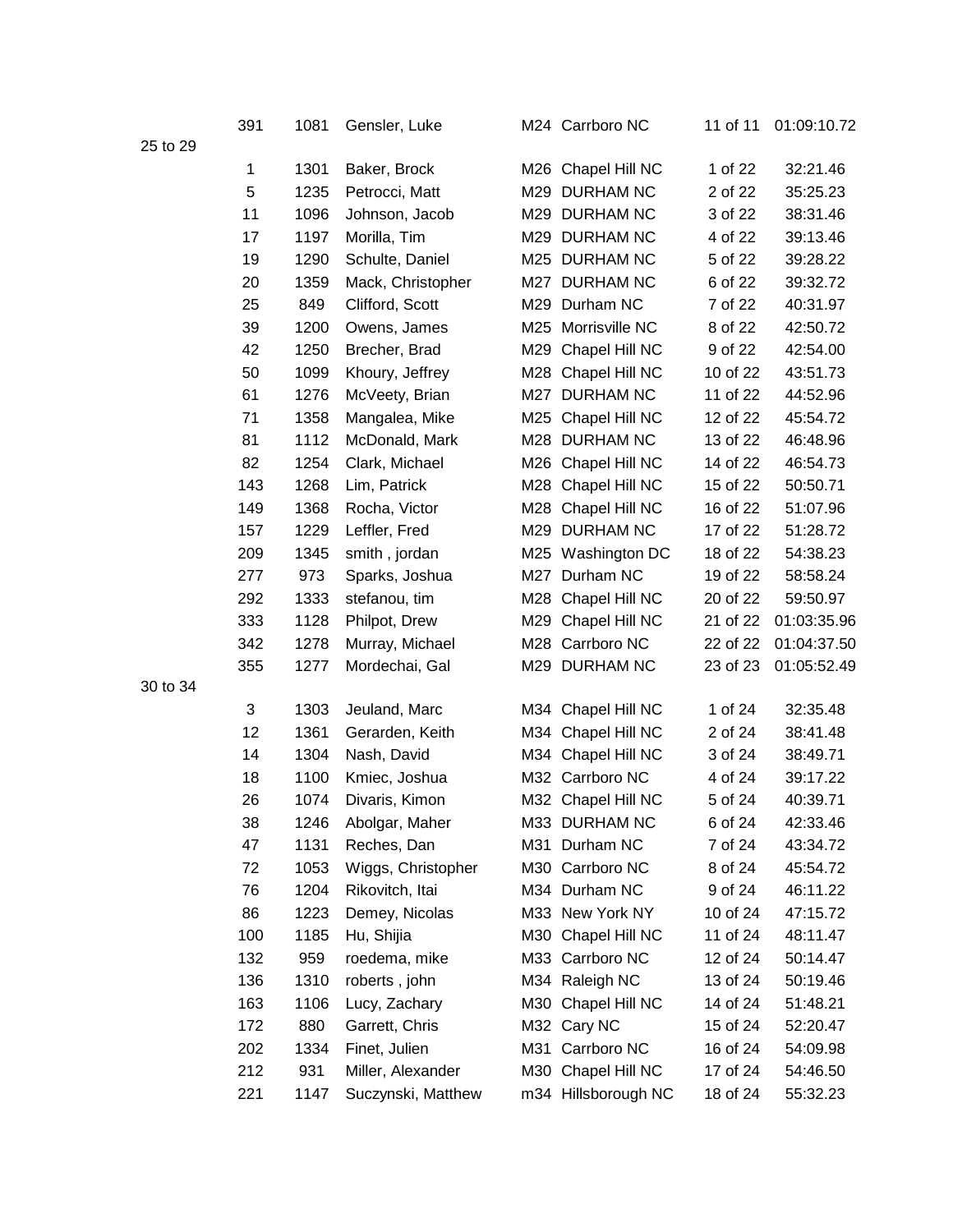|    | 227 | 824  | Adams, Brian        |     | M30 Mebane NC        | 19 of 24 | 55:52.47    |
|----|-----|------|---------------------|-----|----------------------|----------|-------------|
|    | 229 | 916  | Krieg, Robert       |     | M34 Chapel Hill NC   | 20 of 24 | 56:06.22    |
|    | 320 | 1367 | mae, eric           |     | M34 Chapel Hill NC   | 21 of 24 | 01:02:06.46 |
|    | 322 | 1267 | Lefkowitz, Justin   |     | M33 Durham NC        | 22 of 24 | 01:02:20.47 |
|    | 359 | 881  | Garrett, Tom        |     | M30 Raleigh NC       | 23 of 24 | 01:06:13.47 |
|    | 405 | 1107 | Ly, Will            |     | M31 Chapel Hill NC   | 24 of 24 | 01:11:28.96 |
| 39 |     |      |                     |     |                      |          |             |
|    | 6   | 963  | Saul, Bradley       |     | M35 Chapel Hill NC   | 1 of 26  | 36:24.23    |
|    | 34  | 891  | guiteras, raymond   |     | m38 Brooklyn NY      | 2 of 26  | 41:57.46    |
|    | 44  | 1323 | Crawford, Jason     |     | m37 Chapel Hill NC   | 3 of 26  | 43:24.48    |
|    | 45  | 1083 | Guiteras, Andrew    |     | M35 Carrboro NC      | 4 of 26  | 43:25.49    |
|    | 59  | 1348 | Halevy, Avner       |     | M36 Chapel Hill NC   | 5 of 26  | 44:47.98    |
|    | 63  | 879  | Gale, w. Patrick    |     | M39 Carrboro NC      | 6 of 26  | 44:56.47    |
|    | 80  | 1275 | McKay, Daniel       |     | M37 Carrboro NC      | 7 of 26  | 46:42.47    |
|    | 87  | 976  | strickland, william |     | M36 Cary NC          | 8 of 26  | 47:19.46    |
|    | 98  | 940  | Nieman, Jeff        |     | M36 Hillsborough NC  | 9 of 26  | 47:59.97    |
|    | 108 | 910  | Kay, Kevin          |     | M36 Carrboro NC      | 10 of 26 | 48:44.23    |
|    | 121 | 875  | Drake, Joseph       |     | M39 Chapel Hill NC   | 11 of 26 | 49:31.24    |
|    | 131 | 1164 | Barnes, Dwight      |     | M38 Cary NC          | 12 of 26 | 50:12.98    |
|    | 155 | 1317 | rowe, miles         |     | M38 Durham NC        | 13 of 26 | 51:27.24    |
|    | 219 | 835  | Bowers, Albert      |     | M35 Durham NC        | 14 of 26 | 55:21.98    |
|    | 225 | 928  | Matthews, David     |     | M37 Carrboro NC      | 15 of 26 | 55:38.99    |
|    | 230 | 1236 | Roberts, Jason      | M37 | Chapel Hill NC       | 16 of 26 | 56:06.50    |
|    | 253 | 834  | Bouchard, Chris     |     | M38 Gibsonville NC   | 17 of 26 | 57:38.47    |
|    | 257 | 1110 | marion, richard     |     | m36 Chapel Hill NC   | 18 of 26 | 57:57.22    |
|    | 267 | 1352 | Jonas, Daniel       |     | M38 Chapel Hill NC   | 19 of 26 | 58:25.72    |
|    | 268 | 988  | Tweedy, Jonathan    |     | M35 Carrboro NC      | 20 of 26 | 58:30.97    |
|    | 319 | 1266 | kerr, matthew       |     | m38 Chapel Hill NC   | 21 of 26 | 01:01:57.97 |
|    | 340 | 1138 | Rumsey, Jaime       |     | M39 Holly Springs NC | 22 of 26 | 01:04:23.46 |
|    | 354 | 961  | Rummage, Josh       | M35 | Raleigh NC           | 23 of 26 | 01:05:45.97 |
|    | 392 | 1060 | Barnes, Glenn       |     | M36 GRAHAM NC        | 24 of 26 | 01:09:12.72 |
|    | 411 | 1012 | Browner, Jeremy     |     | M38 Chapel Hill NC   | 25 of 26 | 01:12:41.21 |
|    | 425 | 1008 | Amin, Kal           |     | M38 Chapel Hill NC   | 26 of 26 | 01:14:05.48 |
| 44 |     |      |                     |     |                      |          |             |
|    | 4   | 1077 | Fenton, Derek       |     | M43 Holly Springs NC | 1 of 22  | 33:58.98    |
|    | 28  | 1208 | Ross, Timothy       |     | M40 Carrboro NC      | 2 of 22  | 41:18.22    |
|    | 31  | 889  | griffen, tom        |     | m41 Carrboro NC      | 3 of 22  | 41:29.98    |
|    | 46  | 1322 | white, scott        |     | M42 Owasso OK        | 4 of 22  | 43:27.72    |
|    | 48  | 946  | Papazoglou, Michael |     | M42 Chapel Hill NC   | 5 of 22  | 43:37.97    |
|    | 55  | 1289 | Rosenkrantz, Kurt   |     | M40 Chapel Hill NC   | 6 of 22  | 44:23.48    |
|    | 60  | 965  | Schmitz, William    | M41 | Chapel Hill NC       | 7 of 22  | 44:49.22    |
|    | 62  | 1115 | Miller, Brent       |     | M41 DURHAM NC        | 8 of 22  | 44:53.98    |
|    | 66  | 1142 | Savage, Eric        |     | M43 Chapel Hill NC   | 9 of 22  | 45:19.96    |
|    | 89  | 1135 | Rogers, David       |     | M40 Chapel Hill NC   | 10 of 22 | 47:26.47    |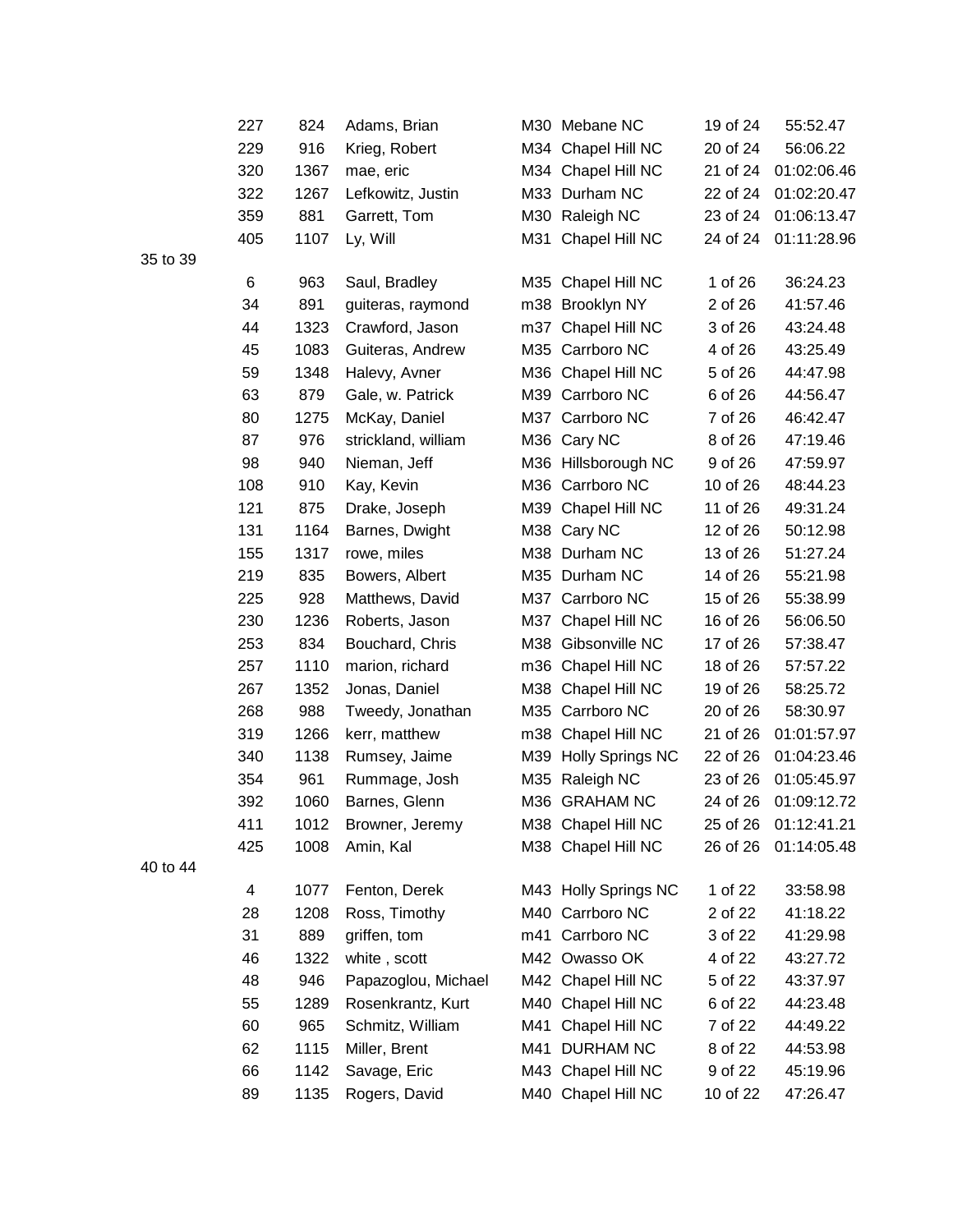|          | 96  | 1227 | Hamberlin, Mark    |     | M43 Chapel Hill NC   | 11 of 22 | 47:47.72    |
|----------|-----|------|--------------------|-----|----------------------|----------|-------------|
|          | 97  | 1034 | Nadel, Joshua      |     | M42 Chapel Hill NC   | 12 of 22 | 47:50.96    |
|          | 138 | 985  | Thomas, Jody       |     | M42 Chapel Hill NC   | 13 of 22 | 50:35.72    |
|          | 144 | 1346 | saypol, benjamin   |     | m40 Chapel Hill NC   | 14 of 22 | 50:51.22    |
|          | 151 | 967  | Seils, Damon       |     | M40 Carrboro NC      | 15 of 22 | 51:17.00    |
|          | 153 | 901  | Herrick, Jeffrey   |     | M40 Carrboro NC      | 16 of 22 | 51:22.71    |
|          | 181 | 1288 | Rhoades, Mark      |     | M44 Hillsborough NC  | 17 of 22 | 53:10.73    |
|          | 200 | 844  | Cavanaugh, Mark    |     | m40 Chapel Hill NC   | 18 of 22 | 54:05.98    |
|          | 205 | 1139 | Salemson, Jeremy   |     | M44 Chapel Hill NC   | 19 of 22 | 54:15.23    |
|          | 224 | 1165 | Barnes, Edward     |     | M40 Durham NC        | 20 of 22 | 55:38.23    |
|          | 377 | 984  | Thomas, Jason      |     | M42 GRAHAM NC        | 21 of 22 | 01:08:12.76 |
|          | 439 | 1233 | O'Brien, Timothy   |     | M41 Chapel Hill NC   | 22 of 22 | 01:19:28.97 |
| 45 to 49 |     |      |                    |     |                      |          |             |
|          | 21  | 1113 | McGahan, Patrick   |     | M49 Chapel Hill NC   | 1 of 18  | 39:44.72    |
|          | 23  | 1340 | ponder, phil       |     | M49 winston-salem NC | 2 of 18  | 40:21.72    |
|          | 43  | 1364 | Bolon, Todd        |     | M47 Chapel Hill NC   | 3 of 18  | 43:10.22    |
|          | 51  | 1125 | pass, david        |     | M45 Chapel Hill NC   | 4 of 18  | 43:57.73    |
|          | 105 | 1370 | Easthom, James     |     | m49 Chapel Hill NC   | 5 of 18  | 48:32.24    |
|          | 119 | 957  | Riek, Jim          |     | M48 Carrboro NC      | 6 of 18  | 49:16.22    |
|          | 123 | 877  | Duronio, Bob       |     | M48 Chapel Hill NC   | 7 of 18  | 49:38.72    |
|          | 166 | 1351 | duncan, richard    |     | M48 Chapel Hill NC   | 8 of 18  | 51:59.71    |
|          | 170 | 1177 | Goldstein, Bob     |     | M46 Carrboro NC      | 9 of 18  | 52:14.22    |
|          | 196 | 1320 | guest, thomas      |     | m46 Chapel Hill NC   | 10 of 18 | 53:59.72    |
|          | 211 | 855  | Correia, Joao      |     | M45 Durham NC        | 11 of 18 | 54:46.23    |
|          | 228 | 1342 | martin, richard    |     | M47 RALEIGH NC       | 12 of 18 | 56:00.22    |
|          | 237 | 1170 | cohen, jeff        |     | M48 Durham NC        | 13 of 18 | 56:27.23    |
|          | 242 | 1104 | Lombard, Willem    |     | M45 Chapel Hill NC   | 14 of 18 | 56:37.72    |
|          | 265 | 871  | DePeal, Thomas     |     | M46 Durham NC        | 15 of 18 | 58:17.96    |
|          | 282 | 827  | Allen, Jeffery     |     | M47 Hillsborough NC  | 16 of 18 | 59:05.51    |
|          | 290 | 1249 | Blue, Christopher  |     | M45 Chapel Hill NC   | 17 of 18 | 59:44.23    |
|          | 449 | 1026 | Kulkarni, Tanuj    |     | M47 Chapel Hill NC   | 18 of 18 | 01:23:23.71 |
| 50 to 54 |     |      |                    |     |                      |          |             |
|          | 13  | 970  | Slade, Gary        |     | M54 Chapel Hill NC   | 1 of 27  | 38:45.75    |
|          | 33  | 1122 | Norris, Jeffrey    |     | M52 Winston-Salem NC | 2 of 27  | 41:51.96    |
|          | 49  | 3    | Prabucki, Bernie   | M51 | Carrboro NC          | 3 of 27  | 43:46.99    |
|          | 65  | 883  | Gilbert, Craig     |     | M54 DURHAM NC        | 4 of 27  | 45:10.98    |
|          | 67  | 1287 | Rees, John         |     | M54 Chapel Hill NC   | 5 of 27  | 45:22.74    |
|          | 69  | 905  | Hussey, Jon        | M51 | Chapel Hill NC       | 6 of 27  | 45:39.73    |
|          | 90  | 1248 | billings, ed       | M51 | Chapel Hill NC       | 7 of 27  | 47:30.72    |
|          | 104 | 1003 | wilkinson, michael |     | m53 Mebane NC        | 8 of 27  | 48:28.98    |
|          | 109 | 1163 | Armstrong, Mike    |     | M54 Chapel Hill NC   | 9 of 27  | 48:44.48    |
|          | 120 | 1313 | Townsend, Jeff     | M51 | Chapel Hill NC       | 10 of 27 | 49:21.47    |
|          | 128 | 830  | Beatty, Brian      |     | M50 Carrboro NC      | 11 of 27 | 49:54.75    |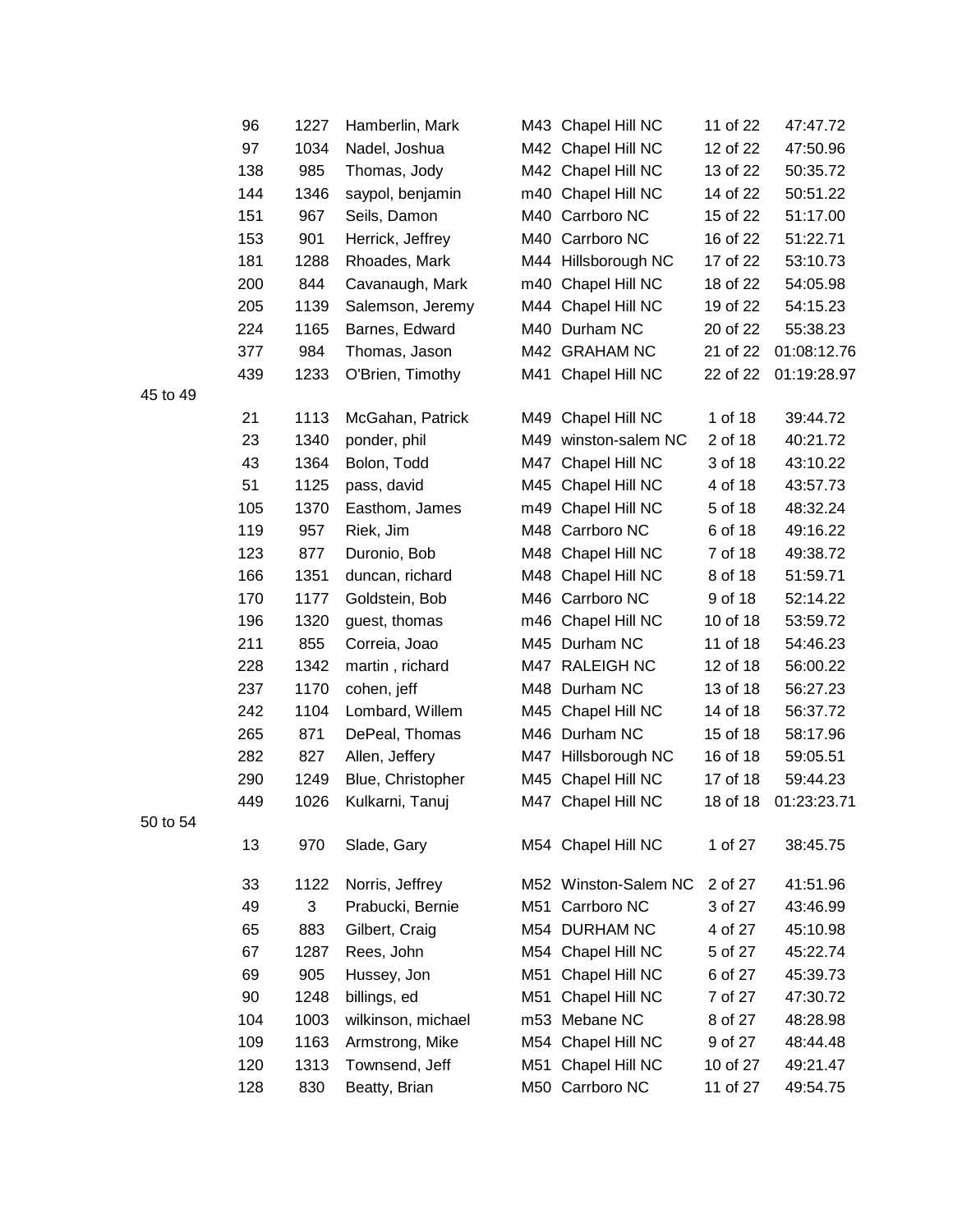| 154 | 1184 | Hirschfield, Greg |     | M54 Durham NC      | 12 of 27 | 51:25.98    |
|-----|------|-------------------|-----|--------------------|----------|-------------|
| 160 | 1228 | Jacobs, George    |     | M54 Pittsboro NC   | 13 of 27 | 51:41.21    |
| 168 | 939  | Neeley, Ned       |     | M53 DURHAM NC      | 14 of 27 | 52:02.48    |
| 171 | 1327 | Taylor, Ken       | M50 | Chapel Hill NC     | 15 of 27 | 52:16.71    |
| 178 | 1068 | Capps, Charles    |     | m52 Princeton NC   | 16 of 27 | 52:51.48    |
| 189 | 1294 | Sun, Zu-Wen       |     | M53 Chapel Hill NC | 17 of 27 | 53:28.21    |
| 199 | 1004 | Williams, Joel    |     | M52 Mebane NC      | 18 of 27 | 54:02.48    |
| 239 | 1129 | Porter, Greg      | M51 | Carrboro NC        | 19 of 27 | 56:32.73    |
| 249 | 1156 | Weaver, David     |     | M54 Chapel Hill NC | 20 of 27 | 57:24.23    |
| 285 | 1087 | Henriquez, Craig  |     | M54 Chapel Hill NC | 21 of 27 | 59:14.96    |
| 296 | 921  | Lehman, Dan       | M50 | Chapel Hill NC     | 22 of 27 | 59:59.51    |
| 318 | 960  | Rotenberry, Mark  |     | M54 Chapel Hill NC | 23 of 27 | 01:01:44.48 |
| 344 | 853  | Copeland, Bill    |     | M53 Chapel Hill NC | 24 of 27 | 01:04:49.47 |
| 358 | 1203 | Powell, Bill      |     | M54 Chapel Hill NC | 25 of 27 | 01:06:10.23 |
| 365 | 872  | Dixon, Bob        |     | M54 Chapel Hill NC | 26 of 27 | 01:06:53.23 |
| 445 | 1243 | Arnel, Tom        |     | M50 Carrboro NC    | 27 of 27 | 01:22:18.97 |
| 27  | 856  | Couper, David     | M59 | Chapel Hill NC     | 1 of 24  | 40:47.72    |
| 52  | 1240 | Straus, Hank      |     | M58 Chapel Hill NC | 2 of 24  | 44:00.96    |
| 88  | 1356 | Will, Roch        | M57 | Mebane NC          | 3 of 24  | 47:21.71    |
| 101 | 1341 | Merkel, Bill      | M57 | Durham NC          | 4 of 24  | 48:17.98    |
| 106 | 992  | Voshell, Joe      |     | M55 Durham NC      | 5 of 24  | 48:38.98    |
| 116 | 1337 | Giduz, Tom        | M56 | Chapel Hill NC     | 6 of 24  | 49:10.72    |
| 118 | 1238 | Shelton, Ken      | M57 | Chapel Hill NC     | 7 of 24  | 49:14.72    |
| 169 | 1253 | Cheetham, Howard  | M59 | Chapel Hill NC     | 8 of 24  | 52:02.72    |
| 198 | 926  | Madden, Michael   | M58 | Chapel Hill NC     | 9 of 24  | 54:02.23    |
| 206 | 1018 | Hadler, Wayne     |     | M59 Carrboro NC    | 10 of 24 | 54:16.48    |
| 216 | 989  | Valley, Robert    | M59 | Chapel Hill NC     | 11 of 24 | 54:58.50    |
| 223 | 968  | Shaffer, Donald   |     | M57 Chapel Hill NC | 12 of 24 | 55:34.48    |
| 243 | 978  | Superak, Peter    | M57 | Carrboro NC        | 13 of 24 | 56:42.98    |
| 260 | 1339 | Gaertner, Chas    |     | M55 Carrboro NC    | 14 of 24 | 58:04.46    |
| 273 | 1137 | Rosen, Norm       |     | m59 Chapel Hill NC | 15 of 24 | 58:45.97    |
| 275 | 1365 | goldston, david   | m55 | Chapel Hill NC     | 16 of 24 | 58:48.47    |
| 298 | 1335 | coulter, ronald   |     | M59 Chapel Hill NC | 17 of 24 | 01:00:06.72 |
| 305 | 1230 | Morales, Roberto  |     | M59 Cary NC        | 18 of 24 | 01:00:36.98 |
| 307 | 898  | Hart, Robert      |     | M59 Chapel Hill NC | 19 of 24 | 01:00:39.48 |
| 348 | 1153 | Ward, Michael     |     | M59 RALEIGH NC     | 20 of 24 | 01:05:02.72 |
| 349 | 949  | Pooley, Paul      |     | m58 Durham NC      | 21 of 24 | 01:05:07.72 |
| 380 | 1027 | lennon, kenneth   |     | M56 Durham NC      | 22 of 24 | 01:08:34.48 |
| 384 | 1091 | Hopen, Rich       |     | M55 Westfield NJ   | 23 of 24 | 01:08:41.23 |
| 423 | 1363 | Williams, Tim     |     | M55 Chapel Hill NC | 24 of 24 | 01:14:01.97 |
| 24  | 1198 | Moss, Gary        |     | M63 Raleigh NC     | 1 of 21  | 40:26.71    |